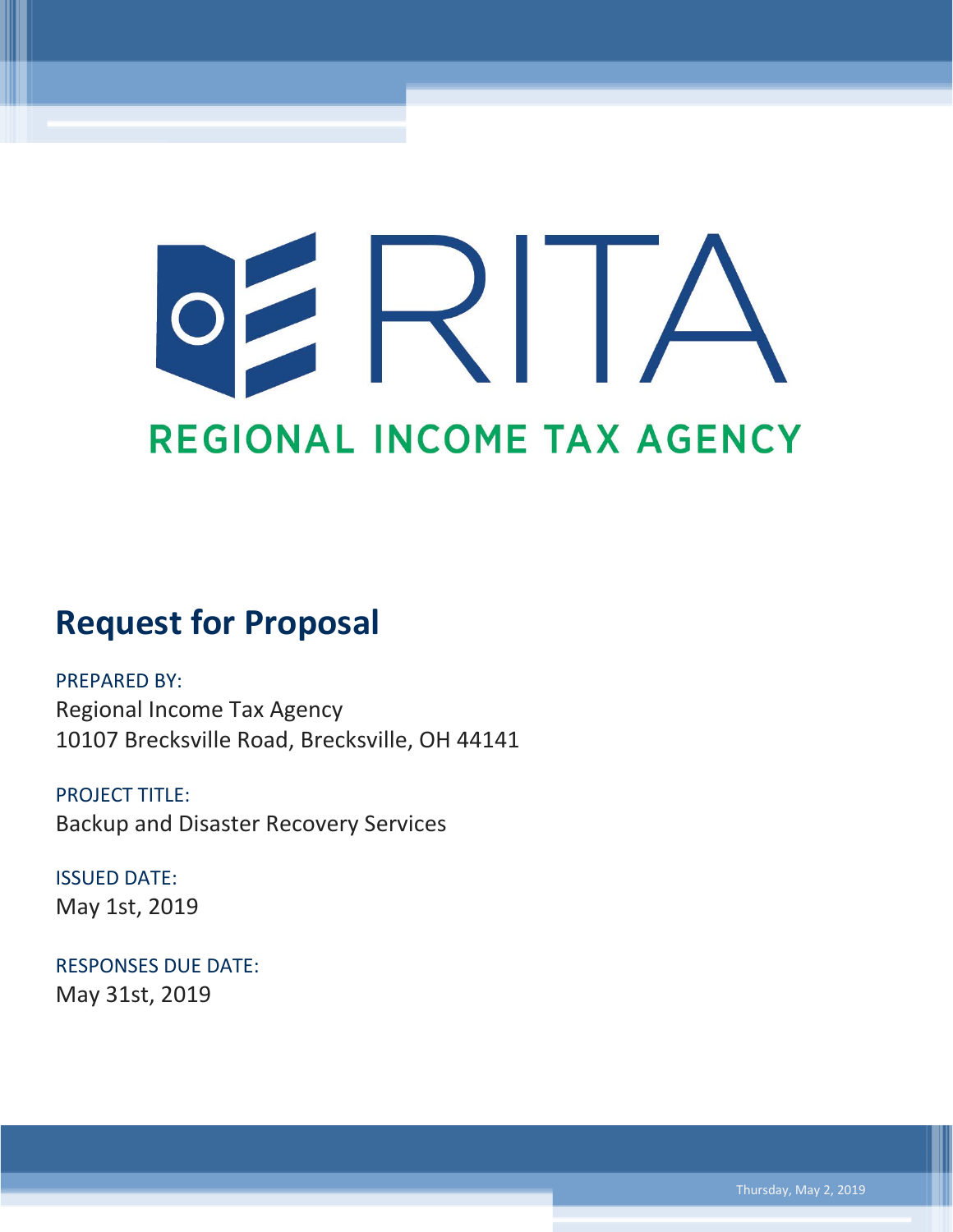

Ш

### <span id="page-1-0"></span>TABLE OF CONTENTS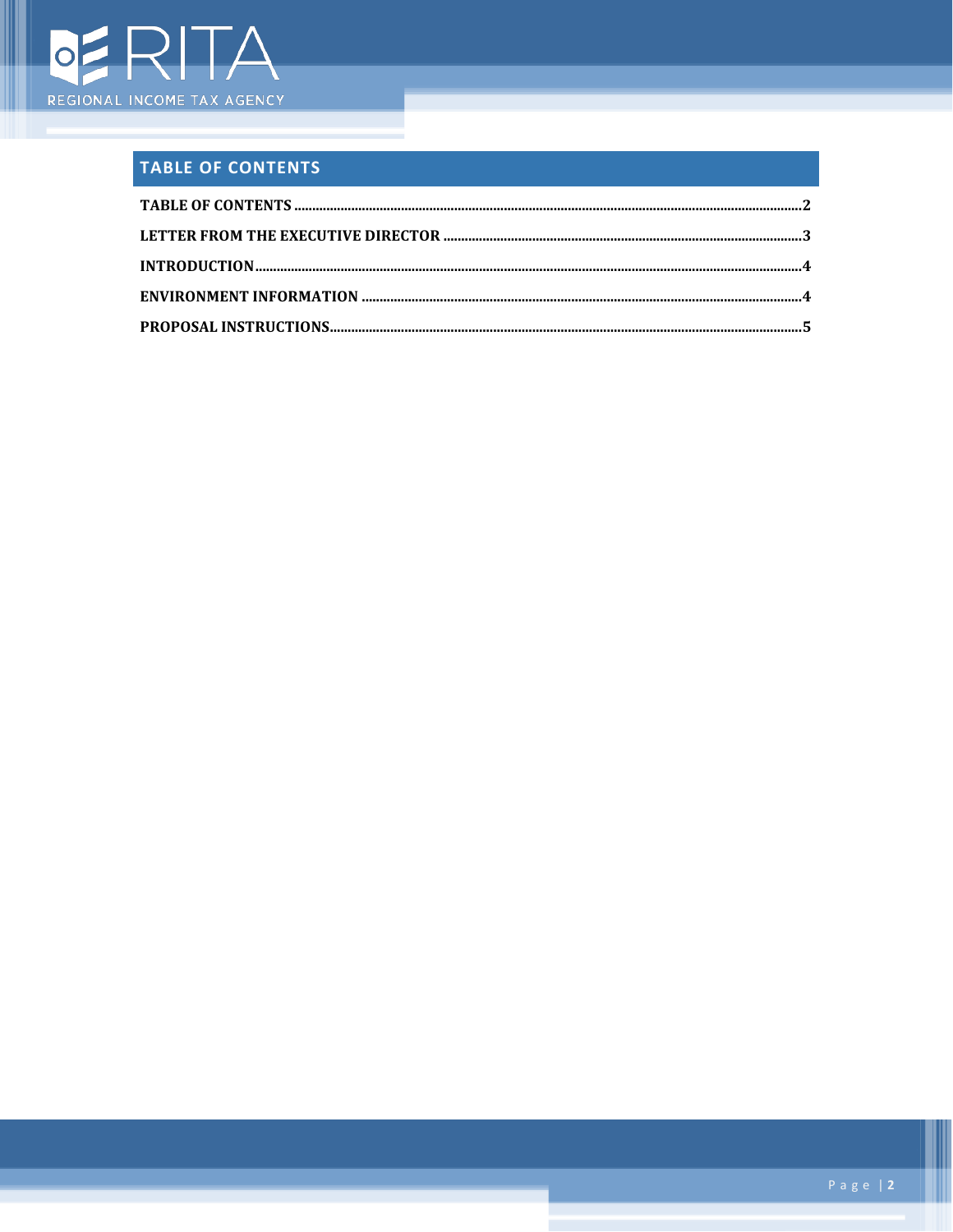

<span id="page-2-0"></span>**LETTER FROM THE EXECUTIVE DIRECTOR**



**10107 Brecksville Road Brecksville Ohio 44141-3275 440-526-0900 800-860-RITA TDD 440-526-5332**

May 1st, 2019

The Regional Income Tax Agency (RITA, the Agency) is seeking proposals for Backup and Disaster Recovery Services to complement its existing solution.

Proposals if submitted on paper are due in the offices of the Executive Director of the Regional Income Tax Agency, 10107 Brecksville Road, Brecksville, Ohio, 44141 no later than 12:00 p.m. E.S.T., May 31st, 2019. RITA prefers that proposals be submitted electronically.

If any part of your proposal is printed and delivered to RITA, the envelopes shall be clearly marked "Disaster Recovery RFP Response." All proposals must conform to the requirements outlined in the Proposal Instructions section below.

Copies of the RFP will be on file for inspection and may be obtained at the offices of the Regional Income Tax Agency.

If your firm intends to submit a proposal, please execute the attached Non-Disclosure Agreement.

Providers shall aggregate their requests for clarification, and submit them via e-mail to Jamey Evans, via e-mail at **[rfp@ritaohio.com](mailto:rfp@ritaohio.com)**. Questions should be submitted no later than May 10th, 2019. Such requests for clarification, and RITA's responses, will be supplied in writing to all parties that have received copies of the RFP, without identifying the source of the inquiry.

The Agency reserves the right to reject any and all proposals, or any part of any proposals, or to waive informalities or defects in proposals, as the Board of Trustees of the Agency deems to be in the best interest of the Agency.

Cordially,

Donald W. Smith Executive Director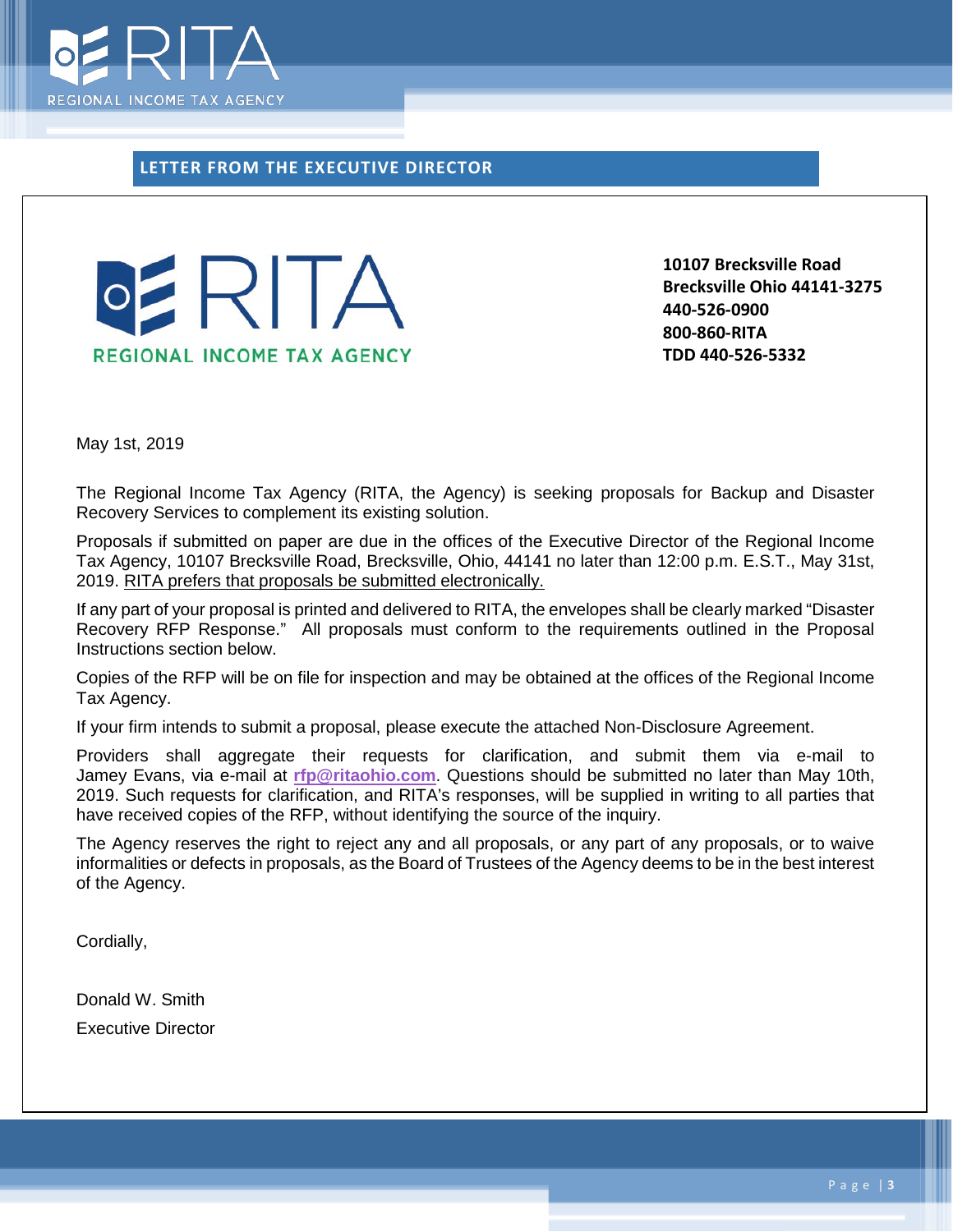

#### <span id="page-3-0"></span>**INTRODUCTION**

The Agency currently has an enterprise level disk based backup and recovery solution for most of its production environments. This existing solution comes complete with a DRaaS model providing the agency all of the equipment and services needed for it to resume business in the event of a disaster.

The Agency is seeking a solution to complement its existing DRaaS model for two additional environments that do not fit into this existing model. From this point forward, we will refer to these separately as Environment-A and Environment-B.

Environment-A contains very sensitive data and while we will entertain both Local and cloud based options for a backup repository, the Agency feels that the recovery environment for this data in the event of a disaster or for testing purposes would be best implemented using Agency owned and directly controlled systems and locations. Because of this it was not considered a good fit for our existing DRaaS model.

Environment-B is a single database server that is protected by the Agency's existing backup and recovery solution however based on the size of this database server and the amount of change that occurs on the database we are not able to achieve our desired RPO. Because of this we are seeking alternative options for protecting this server that will still allow us to recover it either within the network of our existing DRaaS provider and potentially in the future within one of our other existing facilities at time of test or time of disaster.

The Agency is not responsible for any costs incurred by the respondent in preparation of a proposal. RITA reserves the right to negotiate with the vendors submitting proposals in order to obtain the most favorable terms, conditions and pricing for the Agency as determined by the Agency in its sole discretion. Also, as deemed in the best interest of the Agency by the Board of Trustees, RITA reserves the right to reject any or all parts of the proposals.

#### <span id="page-3-1"></span>**ENVIRONMENT INFORMATION**

All of the information about the current environments and our requirements will be included in two separate worksheets, one for Environment-A and one for Environment-B. However due to the sensitive nature of the information contained within these worksheets we require that you sign and return the attached mutual NDA to receive this information. The worksheets will provide all of the technical information about each environment in order to provide a recommendation and quote for a solution. Should you need additional information please direct all questions to [RFP@ritaohio.com](mailto:RFP@ritaohio.com) with the subject line "DR-RFP Questions".